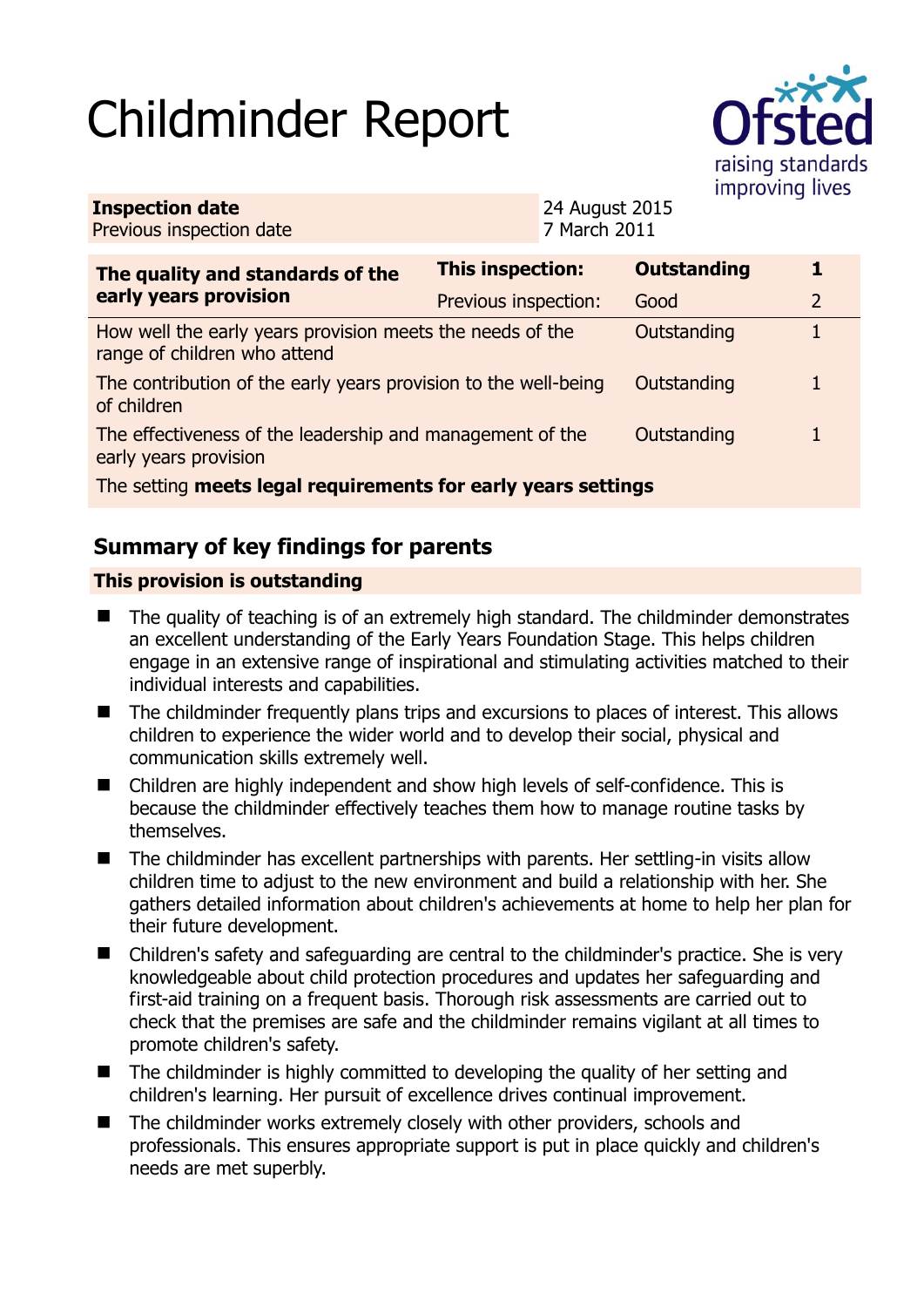## **What the setting needs to do to improve further**

## **To further improve the quality of the early years provision the provider should:**

■ enhance and maintain the already excellent teaching strategies by completing further professional development opportunities.

## **Inspection activities**

- The inspector observed activities in the indoor and outdoor learning environments and looked around the ground floor of the premises.
- The inspector held discussions with the childminder about the children's progress and achievements.
- The inspector viewed the children's development records.
- The inspector saw evidence of the suitability and qualifications of the childminder and her family, self-evaluation, risk assessment and policies and procedures.
- The inspector took account of the views of parents from their responses to surveys organised by the childminder.

**Inspector**  Patricia Champion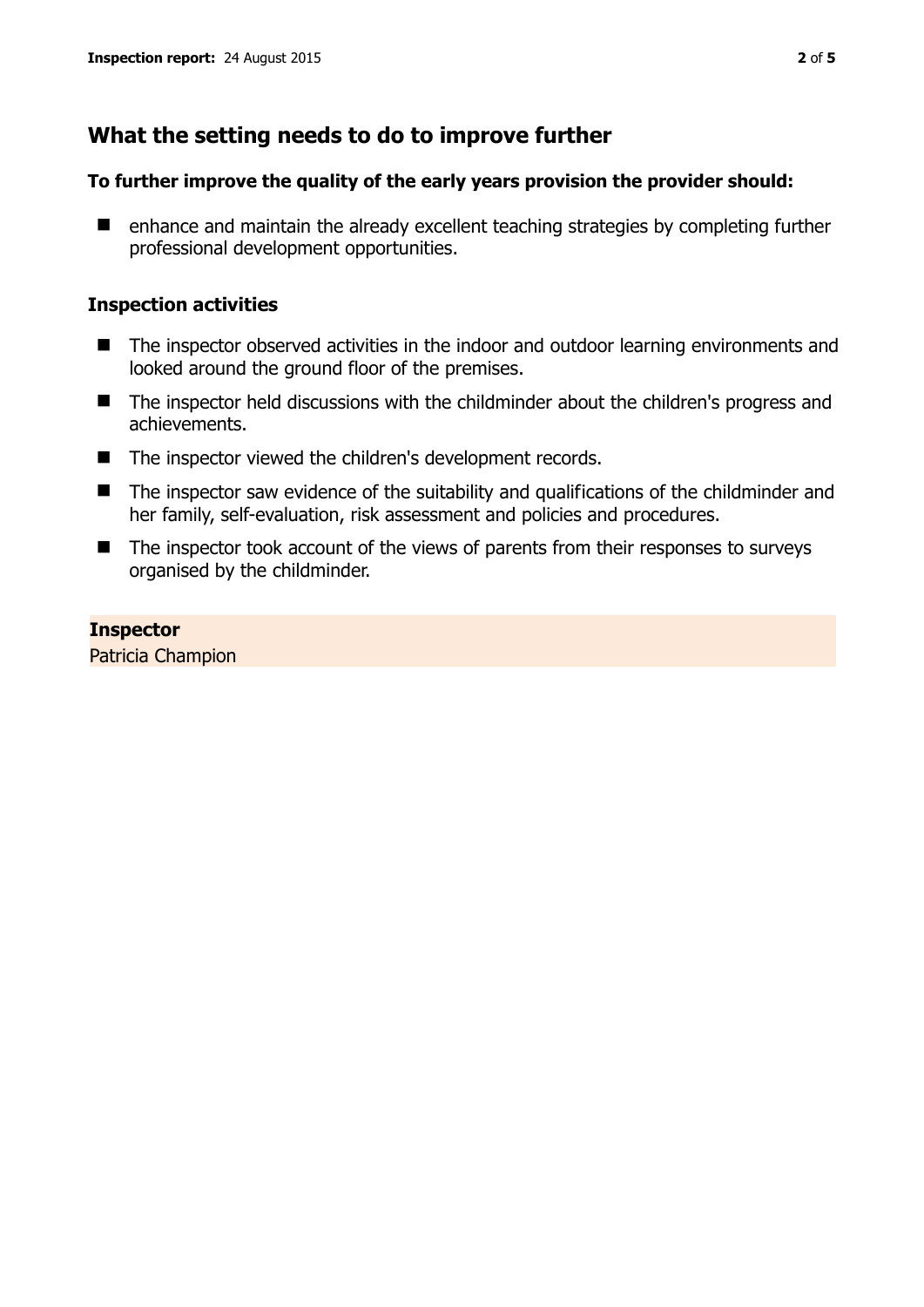## **Inspection findings**

#### **How well the early years provision meets the needs of the range of children who attend. This is outstanding**

Children have excellent attitudes to their learning and swiftly develop the skills they need in readiness for starting school. They engage in all activities with huge enthusiasm and are eager to learn all they can. The childminder expertly includes children's views and interests when deciding on activities to organise. For example, when children show an interest in gardening, the childminder expands the range of activities and resources to extend their developing knowledge. The childminder skilfully involves herself in children's play to ensure they quickly develop the confidence to think things through and solve problems, when counting, calculating and recognising shapes. Children's communication and language skills are successfully fostered through the childminder's sharply focused questions and narration throughout activities. She waits patiently for an answer while children consider what she is asking. Parents are kept extremely well informed about their children's progress and gain ideas about how to support learning at home. They are frequently invited to contribute to children's assessments and become more involved by contributing additional items to extend activities.

## **The contribution of the early years provision to the well-being of children is outstanding**

Children have excellent relationships with the childminder and her family. Their emotional well-being is extremely well met through the strong attachments they have made. The childminder has an excellent understanding of how to achieve a balance between allowing children freedom and setting safe limits. She effectively promotes children's awareness of safety and provides extremely clear messages about acceptable behaviour. Children play harmoniously as they are encouraged to think about how their actions affect others, which helps them learn right from wrong. Exemplary standards of cleanliness are maintained and children demonstrate a very good understanding of effective hygiene routines and healthy eating. Children particularly enjoy preparing fresh fruit as part of their daily diet. The childminder works closely with parents to provide them with ideas for a healthy lunchbox. Children are highly confident in managing their personal care needs and the childminder is always nearby to support younger children with toilet training.

## **The effectiveness of the leadership and management of the early years provision is outstanding**

The childminder is dedicated to ensuring that children in her care thrive and achieve to their full potential. All aspects of safeguarding and welfare are meticulously considered so children are kept safe, secure and free from harm. Children's progress is precisely tracked, focusing on each area of learning and takes into account the characteristics of effective learning. The childminder is extremely enthusiastic about her role and uses self-evaluation to reflect on her daily practice. She is proactive in setting targets to drive improvement and invites parents and children to contribute to the evaluation of her practice. The childminder is well qualified and regularly meets with other childminders and attends cluster meetings to extend her childcare knowledge. Given her level of expertise, she now recognises the need to widen the source of training to further develop her practice.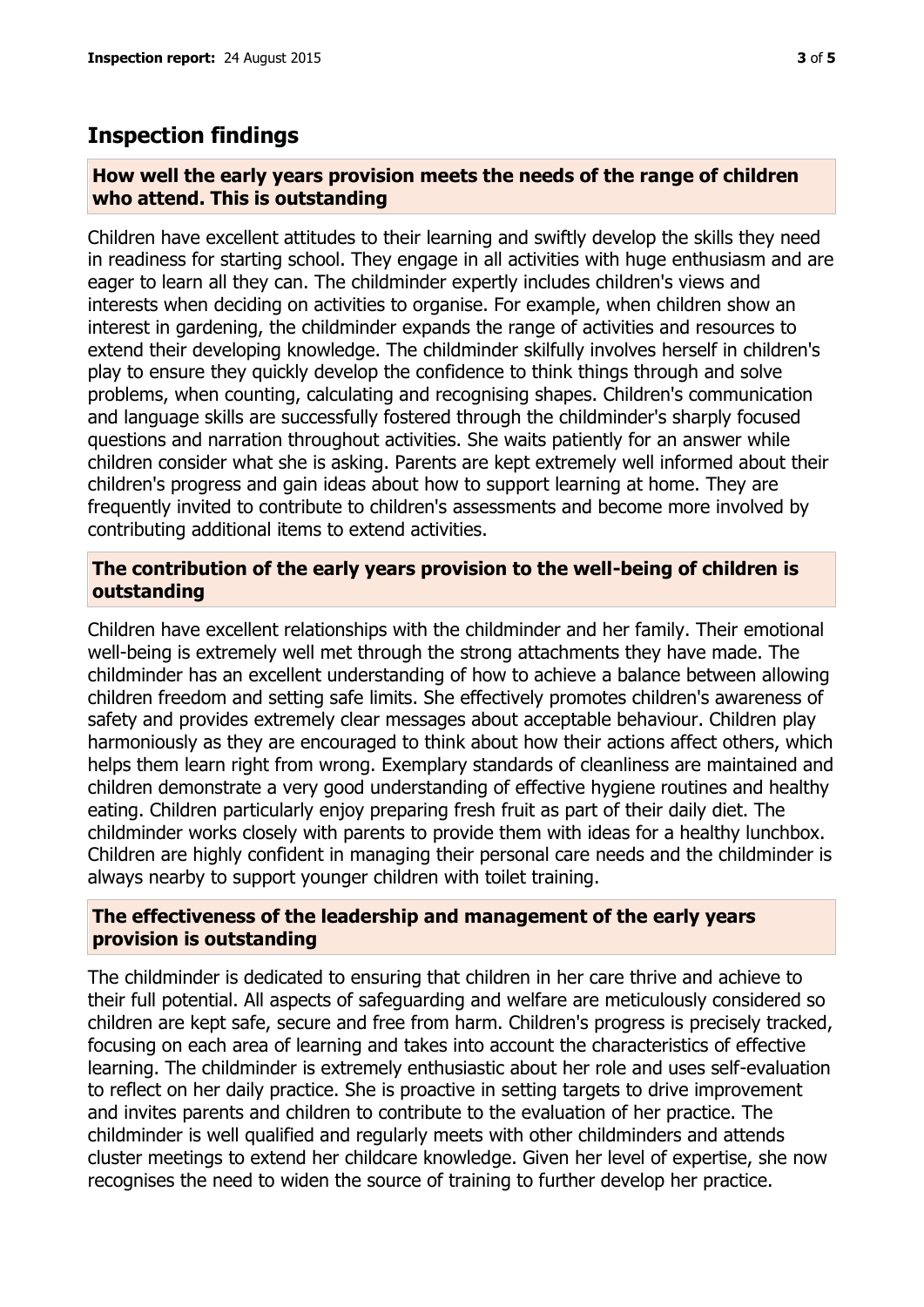# **Setting details**

| Unique reference number       | 203229       |
|-------------------------------|--------------|
| <b>Local authority</b>        | <b>Essex</b> |
| <b>Inspection number</b>      | 865188       |
| <b>Type of provision</b>      | Childminder  |
| <b>Registration category</b>  | Childminder  |
| <b>Age range of children</b>  | $0 - 17$     |
| <b>Total number of places</b> | 6            |
| Number of children on roll    | 3            |
| <b>Name of provider</b>       |              |
| Date of previous inspection   | 7 March 2011 |
| <b>Telephone number</b>       |              |

The childminder was registered in 1999 and lives in Wickford, Essex. She operates all year round from 7am to 7pm, Monday to Friday, except for bank holidays and family holidays. The childminder holds an appropriate early years qualification at level 3. She provides funded early education for three- and four-year-old children.

This inspection was carried out by Ofsted under sections 49 and 50 of the Childcare Act 2006 on the quality and standards of provision that is registered on the Early Years Register. The registered person must ensure that this provision complies with the statutory framework for children's learning, development and care, known as the Early Years Foundation Stage.

Any complaints about the inspection or the report should be made following the procedures set out in the guidance 'Complaints procedure: raising concerns and making complaints about Ofsted', which is available from Ofsted's website: www.gov.uk/government/organisations/ofsted. If you would like Ofsted to send you a copy of the guidance, please telephone 0300 123 4234, or email enquiries@ofsted.gov.uk.